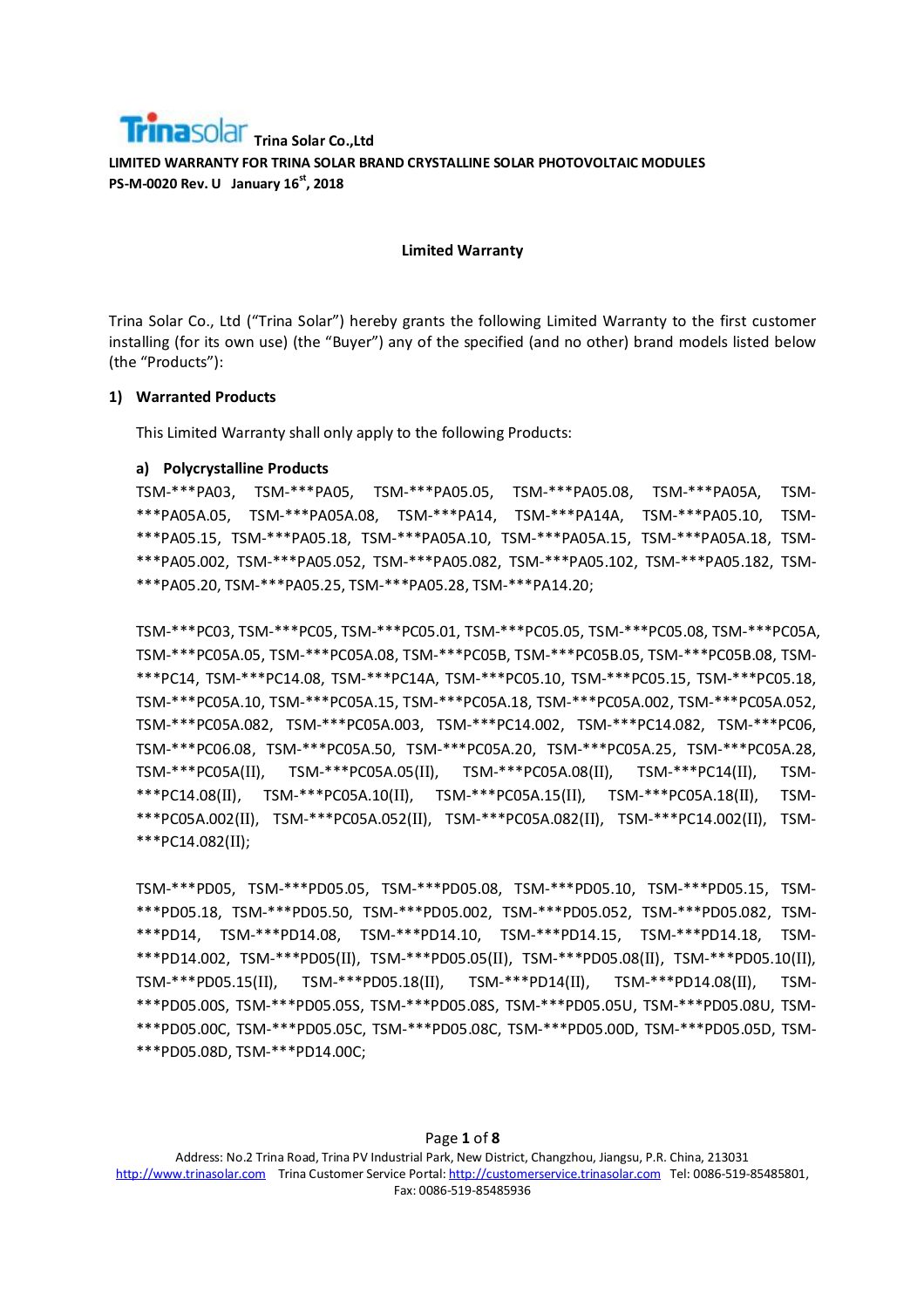# **Trina Solar Trina Solar Co., Ltd**

**LIMITED WARRANTY FOR TRINA SOLAR BRAND CRYSTALLINE SOLAR PHOTOVOLTAIC MODULES PS-M-0020 Rev. U January 16st, 2018** 

TSM-\*\*\*PE05A, TSM-\*\*\*PE05A.08, TSM-\*\*\*PE14A, TSM-\*\*\*PE14A.08, TSM-\*\*\*PE05A(II), TSM- \*\*\*PE05A.08(II), TSM-\*\*\*PE14A(II), TSM-\*\*\*PE14A.08(II);

TSM-\*\*\*PE05H, TSM-\*\*\*PE05H.08, TSM-\*\*\*PE14H, TSM-\*\*\*PE14H.08, , TSM-\*\*\*PD05H, TSM- \*\*\*PD14H, TSM-\*\*\*PD05HB.09;

#### **b) Monocrystalline Products**

TSM-\*\*\*DA01, TSM-\*\*\*DA01.05, TSM-\*\*\*DA01A, TSM-\*\*\*DA01A.05, TSM-\*\*\*DA01A.08, TSM- \*\*\*DA03, TSM-\*\*\*DA05, TSM-\*\*\*DA01A.10, TM-\*\*\*DA01A.15, TSM-\*\*\*DA01A.18, TSM- \*\*\*DA01A.002, TSM-\*\*\*DA01A.052, TSM-\*\*\*DA01A.082;

TSM-\*\*\*DC01, TSM-\*\*\*DC01.01, TSM-\*\*\*DC01.05, TSM-\*\*\*DC01A, TSM-\*\*\*DC01A.05, TSM-DC01A.08, TSM-\*\*\*DC03, TSM-\*\*\*DC05, TSM-\*\*\*DC80, TSM-\*\*\*DC80.08, TSM-\*\*\*DC01A.10, TSM- \*\*\*DC01A.15, TSM-\*\*\*DC01A.18, TSM-\*\*\*DC01A.002, TSM-\*\*\*DC01A.052, TSM-\*\*\*DC01A.082, TSM-\*\*\*DC05A, TSM-\*\*\*DC05A.05, TSM-\*\*\*DC05A.08, TSM-\*\*\*DC05A.002, TSM-\*\*\*DC05A.052, TSM\*\*\*DC05A.082; TSM-\*\*\* DC05A.20, TSM-\*\*\*DC05A.25, TSM\*\*\*DC05A.28, TSM-\*\*\*DC06, TSM- \*\*\*DC06.08, TSM-\*\*\*DC03A(II), TSM-\*\*\*DC03A.05(II), TSM-\*\*\*DC03A.08(II), TSM-\*\*\*DC05A(II), TSM-\*\*\*DC05A.05(II), TSM-\*\*\*DC05A.08(II), TSM-\*\*\*DC05A.002(II), TSM-\*\*\*DC05A.052(II), TSM- \*\*\*DC05A.082(II), TSM-\*\*\*DC06.08(II);

TSM-\*\*\*DD05A(II), TSM-\*\*\*DD05A.05(II), TSM-\*\*\*DD05A.08(II)**,** TSM-\*\*\*DD14A(II), TSM- \*\*\*DD14A.08(II), TSM-\*\*\*DD05A.052(II)**,** TSM-\*\*\*DD05A.082(II)**,** TSM-\*\*\*DD05A.05S(II)**,** TSM- \*\*\*DD05A.08S(II)**,** TSM-\*\*\*DD05A.05U(II)**,** TSM-\*\*\*DD05A.08U(II)**;** 

TSM-\*\*\*DE05A(II), TSM-\*\*\*DE05A.08(II), TSM-\*\*\*DE14A(II), TSM-\*\*\*DE14A.08(II);

TSM-\*\*\*DE05H(II), TSM-\*\*\*DE05H.08(II), TSM-\*\*\*DE14H(II), TSM-\*\*\*DE14H.08(II), TSM- \*\*\*DD05H(II), TSM-\*\*\*DD14H(II);

Note: The "\*\*\*" placeholder stands in each case for the power indication set out in the relevant Product Data Sheet (for example "TSM-260PD05").

#### **c) Mounting Products**

Mounting products contained in Trinamount I, Trinamount II and Trinamount 3 D10. Applicable modules are set forth above in a) and b).

#### Page **2** of **8**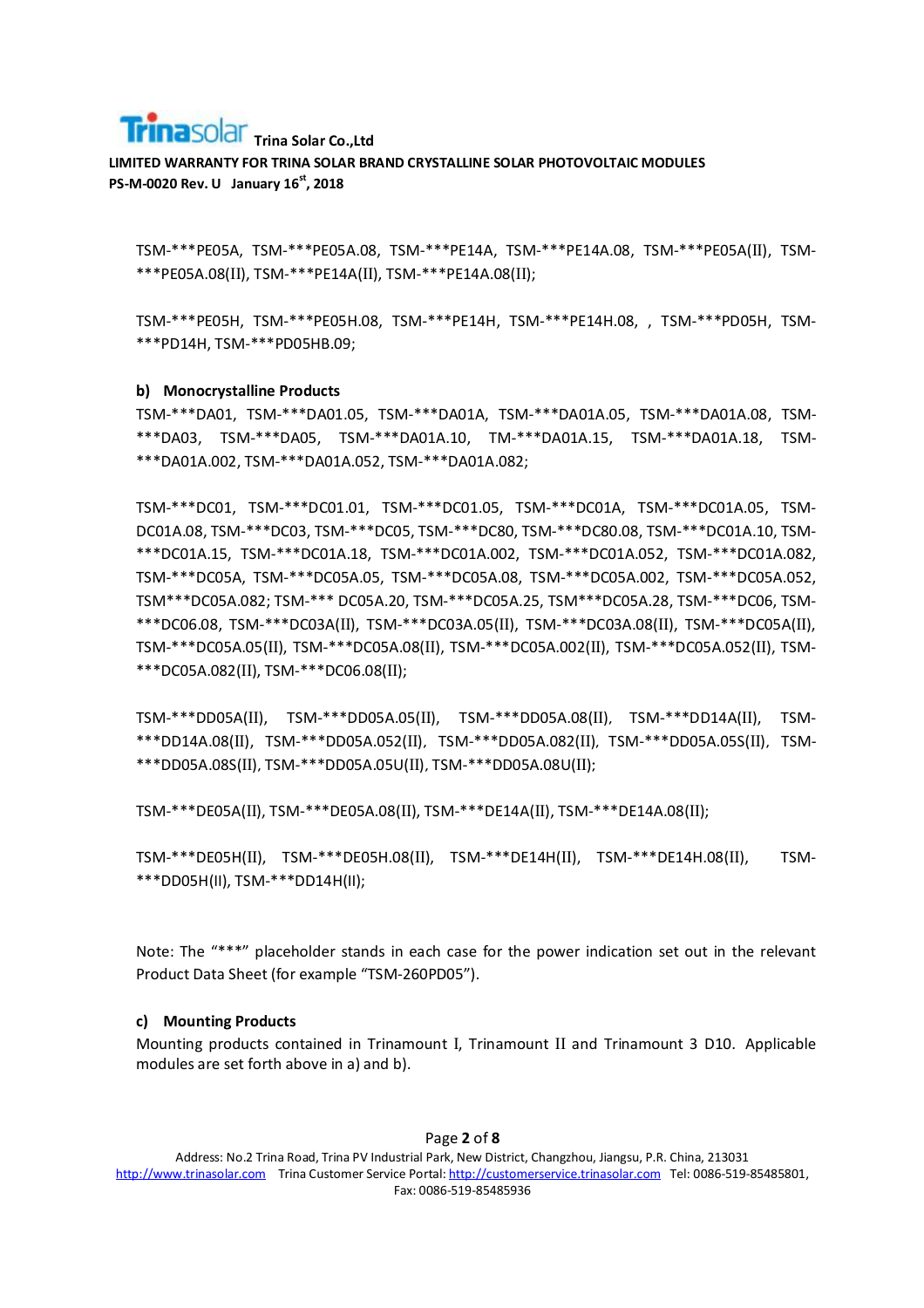# **Trina Solar Trina Solar Co., Ltd**

**LIMITED WARRANTY FOR TRINA SOLAR BRAND CRYSTALLINE SOLAR PHOTOVOLTAIC MODULES PS-M-0020 Rev. U January 16st, 2018** 

# **2) Warranty**

# **a) 10 Year Limited Product Warranty**

Trina Solar warrants that for a period of ten years commencing on the Warranty Start Date (as defined below)

- There will be no defects in design, material, workmanship or manufacture that materially impede the functioning of the Product(s), and
- the Product(s) will conform to the specifications and the drawings applicable thereto.

This Limited Product Warranty covers glass breakage provided that there was no external cause of breakage (i.e. only breakage caused by the glass itself or the module is covered).

Any deterioration in the appearance of the Product(s) (including, without limitation, any scratches, stains, mechanical wear, rust, or mold) or any other changes to the Product(s) which occur after delivery (Incoterm 2010)to the Buyer, do not constitute a defect under this Limited Warranty. The rights of the Buyer under Sec. 2 b) shall remain unaffected.

# **b) 25 Year Limited Power Output Warranty**

In addition, Trina Solar warrants that for a period of twenty-five years commencing on the Warranty Start Date, the loss of power output relating to the initial guaranteed power which is defined as Peak Power Watts Pmax(Wp) plus Peak Power Watts Pmax(Wp) multiplied by the lower limit of the Power Output Tolerance Pmax(%)–as specified in the relevant Product Data Sheet and measured at Standard Test Conditions (STC) for the Product(s) shall not exceed

- For Polycrystalline Products (as defined in Sec. 1 a): 2.5% in the first year, thereafter 0.7% per year, ending with 80.7% in the  $25<sup>th</sup>$  year after the Warranty Start Date,
- For Monocrystalline Products (as defined in Sec. 1 b): 3.0% in the first year, thereafter 0.68% per year, ending with 80.68% in the 25<sup>th</sup> year after the Warranty Start Date.
- The actual power output shall be determined for verification using STC only and measurement shall either be carried out by Trina Solar or by a Trina Solar recognized thirdparty testing institute. (Remark: According to STC, Measurement system uncertainty will be applied to all actual power output measurements.)

## **3) Warranty Start Date**

The Warranty Start Date is the date of installation of the Product(s) or three months after the delivery (Incoterms 2010) of the Product(s) to the Buyer, whichever date is earlier.

## **4) Exclusions and Limitations**

The aforementioned "Limited Warranty" does not apply to any Products which have been subjected to

a) Failure to pay the purchase price towards Trina Solar or its subsidiaries which have put the modules on the market even though (i), the payment was due and (ii) the direct customer who

Address: No.2 Trina Road, Trina PV Industrial Park, New District, Changzhou, Jiangsu, P.R. China, 213031 http://www.trinasolar.com Trina Customer Service Portal: http://customerservice.trinasolar.com Tel: 0086-519-85485801, Fax: 0086-519-85485936

Page **3** of **8**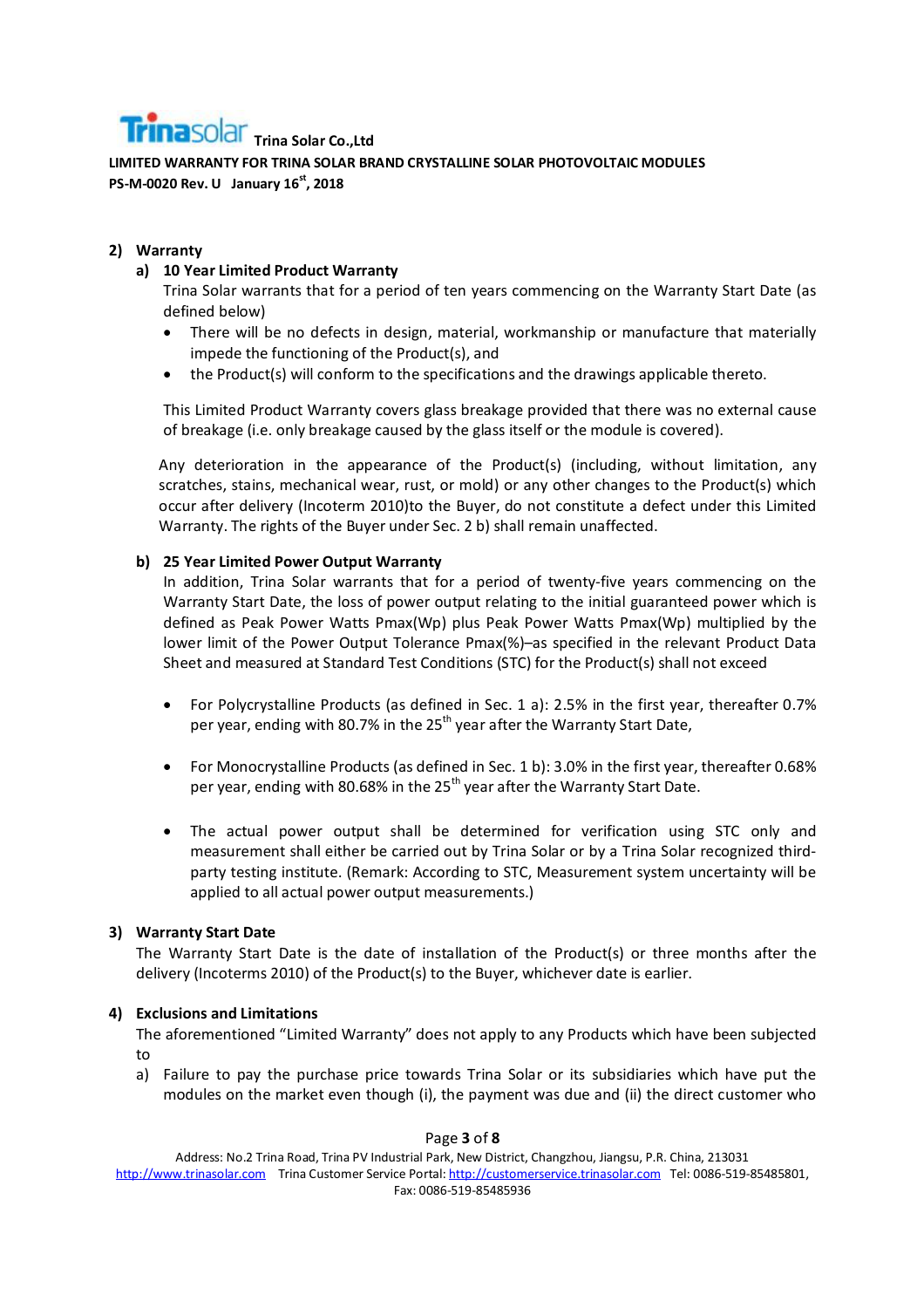has obtained the modules from Trina Solar or its subsidiary ("Direct Customer") is not entitled to withhold the purchase price or parts of the purchase price. Trina Solar must inform the Buyer about the non-payment and provide the name and the full address of the Direct Customer which has failed to pay the modules. In case that Trina Solar can reject the claim under this warranty based on this provision, the Buyer can deposit the amount not paid in order to trigger the warranty claims;

- b) Failure to comply with the requirements of Trina Solar's user manual applicable during the Validity of this Limited Warranty pursuant to Sec 10;
- c) Service by service technicians who are not qualified under the relevant law and/or applicable regulations at the place of installation;
- d) The Product's type, nameplate or module serial number is changed, erased or made illegible (other than by any act or omission of Trina Solar);
- e) The Product's installation on mobile units (except photovoltaic tracking system), such as vehicles, ships or offshore-structures;
- f) Exposure to voltage in excess to the maximum system voltage or power surges;
- g) Defective components in the construction on which the module is mounted;
- h) exposure to mold discoloration or similar external effects;
- i) exposure to any of the following: extreme thermal or environmental conditions or rapid changes in such conditions, corrosion, oxidation, unauthorized modifications or connections, unauthorized opening, servicing by use of unauthorized spare parts, accident, force of nature (such as lightning strike, earthquake), influence from chemical products or other acts beyond Trina Solar's reasonable control (including damage by fire, flood, hurricane, etc.);
- j) use of the Products in such a manner as to infringe Trina Solar's or any third party's intellectual property rights (e.g. patents, trademarks). Parallel importation, which is defined as subsequent sale without the consent of Trina Solar from the country in which the Product(s) were first put on the market to another country, is regarded as an infringement of Trina Solar's intellectual property rights. This does not apply for sales within the European Union: such sales from one Member State to another Member State do not require the consent of Trina Solar; whereas sales from outside the European Union into the European Union require such consent of Trina Solar
- k) Only for buyers located in Australia applies: The "Limited Warranty" is only valid for products from authorized Australian resellers. Buyers may contact the Customer Support office in their region (as detailed in clause 7) for details of authorized Australian resellers.
- l) Only for buyers located in the US applies: The "Limited Warranty" is only valid for products from authorized US resellers. Buyers may contact the Customer Support office in their region (as detailed in clause 7) for details of authorized US resellers.

## **5) Repair, Replacement or Refund Remedy**

a) As Buyer's sole and exclusive remedy under this Limited Warranty (though Buyer should note paragraph 5(d) below regarding the potential existence of other statutory rights and paragraph 5(e) below for Australian Buyers) Trina Solar will, at its sole discretion, either, with regard to the applicable Product (or component thereof in the case of Mounting Product):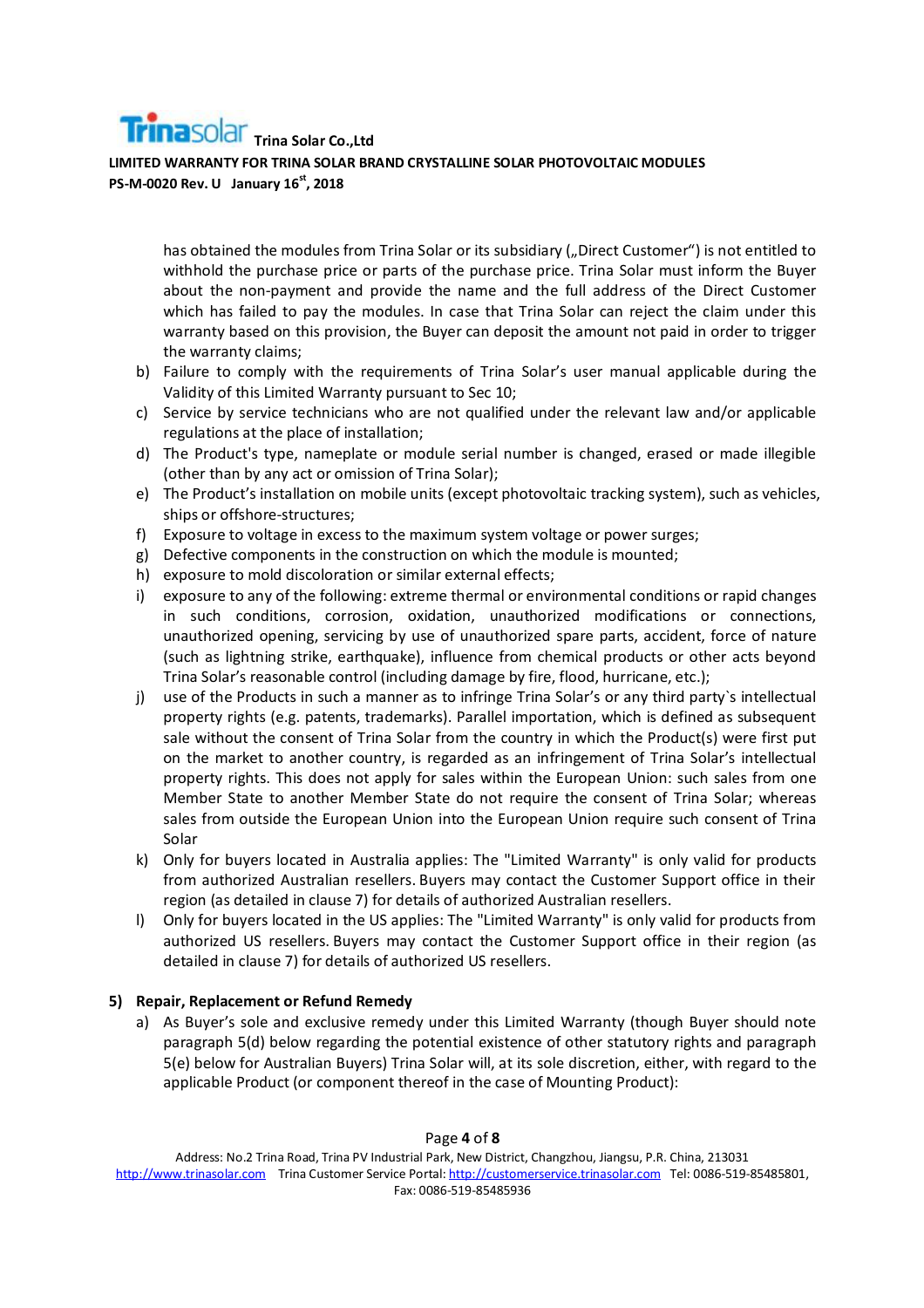

- i) refund the salvage value of the defective Product(s). For purposes of this Limited Warranty salvage value shall mean the purchase price of the defective Product(s) divided by the number of years constituting the warranty period within the meaning of Sec. 2b) and multiplied by the number of full years from the date of notification within the meaning of Sec. 7a) until the end of the applicable warranty period; or
- ii) repair the defective Product(s) at no charge (subject to the following paragraph); or
- iii) replace the defective Product(s) or part thereof by a new or remanufactured equivalent at no charge (subject to the following paragraph). Trina Solar reserves the right to provide a similar Product in replacement of the defective Product if the defective Product is discontinued or otherwise unavailable.

In the event that Trina Solar opts for options ii) or iii), Trina Solar shall bear all insurance and transportation charges (except air freight), customs clearance and any other costs for returning the defective Product(s) to Trina Solar and shipping the repaired or replaced Product(s) to Buyer (a Buyer may claim reimbursement by Trina for these charges by providing proof to Trina Solar that these charges were incurred, e.g. an invoice from the relevant service provider). Ownership of returned Product(s) shall pass to Trina Solar free of charge. The costs and expenses for the removal, installation or reinstallation shall remain with Buyer.

- b) The warranty period(s) as defined in Sec. 2 a) and b) shall not extend or renew upon the repair or replacement of a defective Product by Trina Solar. The warranty period for replaced or repaired Product(s) is the remainder of the warranty on the original new Product(s).
- c) All other claims under this Limited Warranty against Trina Solar shall be excluded. Under this Limited Warranty, Trina Solar is not responsible for any special, incidental or consequential damages (including loss of profits, business interruption , loss of power generation, harm to goodwill or business reputation, or delay damages) whether such claims are based in contract, warranty, negligence or strict tort. This exclusion applies to the extent permissible by law, and even if the remedies set forth below herein are deemed to have failed of their essential purpose.
- d) YOU MAY HAVE SPECIFIC LEGAL RIGHTS OUTSIDE THIS WARRANTY, AND YOU MAY ALSO HAVE OTHER RIGHTS THAT VARY FROM STATE TO STATE. THIS LIMITED WARRANTY DOES NOT AFFECT ANY ADDITIONAL RIGHTS YOU HAVE UNDER LAWS IN YOUR JURISDICTION GOVERNING THE SALE OF CONSUMER GOODS, INCLUDING WITHOUT LIMITATION, NATIONAL LAWS IMPLEMENTING EC DIRECTIVE 99/44 OR PURSUANT TO THE MAGNUSON MOSS WARRANTY ACT. SOME STATES DO NOT ALLOW THE EXCLUSION OR LIMITATION OF INCIDENTAL OR CONSEQUENTIAL DAMAGES, SO THE LIMITATIONS OR EXCLUSIONS IN THIS LIMITED WARRANTY STATEMENT MAY NOT APPLY.
- e) The following statement applies to customers that are 'consumers' within the meaning of the Australian Consumer Law: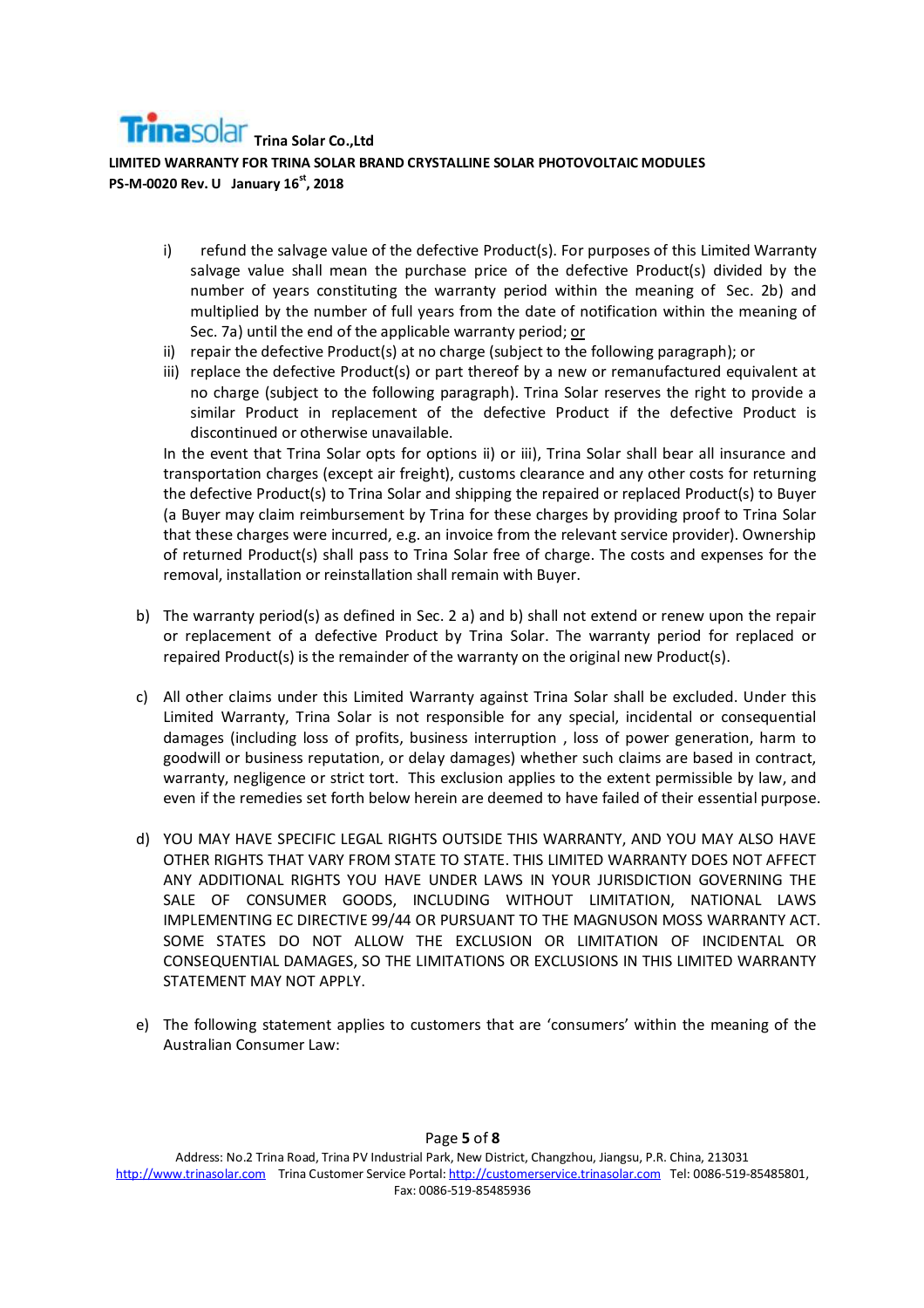"Our goods come with guarantees that cannot be excluded under the Australian Consumer Law. You are entitled to a replacement or refund for a major failure and for compensation for any other reasonably foreseeable loss or damage. You are also entitled to have the goods repaired or replaced if the goods fail to be of acceptable quality and the failure does not amount to a major failure."

## **6) Rights and Remedies against Third Parties**

This Limited Warranty shall be construed as a separate warranty and independent from any other contractual arrangement with third parties relating to the Product(s). It shall not affect any rights, obligations and remedies of the Buyer, if any, with regard to third parties for defects or nonconformity or non-compliance of the Products, notwithstanding its legal basis. The rights and remedies provided hereunder are in addition to any other rights and remedies against third parties to which Buyer may be entitled by agreements with such third parties or by law.

## **7) Claims Procedure, Notice Periods, Expiration of Warranty Claims and Limitations.**

a) Buyer shall notify Trina Solar under this Limited Warranty using Trina Solar's Customer Service Portal at the web address http://customerservice.trinasolar.com; alternatively by letter or facsimile. The notification shall specify the claim and, without limitation, include proof for the purchase (purchasing invoices indicating purchase date, Product(s), serial numbers) and for the defect or malfunction (i.e. related to transport, storage and installation) of the Product(s). The contact customer support center for the regions are:

## **Europe Customer Support**

Trina Solar (Schweiz) AG Richtistrasse 11, 8304 Wallisellen, Switzerland T +41 43 299 68 00 F +41 43 299 68 10 http://customerservice.trinasolar.com

## **Australia Customer Support**

Trina Solar Australia Pty Ltd Level 35, 60 Margaret Street, Sydney NSW 2000, Australia T +61 (0)2 9199 8500 F +61 2 9199 8006 http://customerservice.trinasolar.com

## **Rest of World (ROW) Customer Support**

Changzhou Trina Solar Energy Company Limited No. 2 Trina Road, Trina PV Industrial Park,

#### **Americas Customer Support**

Trina Solar (U.S.), Inc. 100 Century Center, Suite 501, San Jose CA 95112, USA T +1 800 696 7114 F +1 800 696 0166 http://customerservice.trinasolar.com

## **Japan Customer Support**

Trina Solar (Japan) Limited World Trade Center Building 21F 4-1, Hamamatsu-cho, 2-chome, Minato-ku, Tokyo, Japan, 105-6121 T +81-3-3437-7000 F +81-3-3437-7001 http://customerservice.trinasolar.com

Page **6** of **8**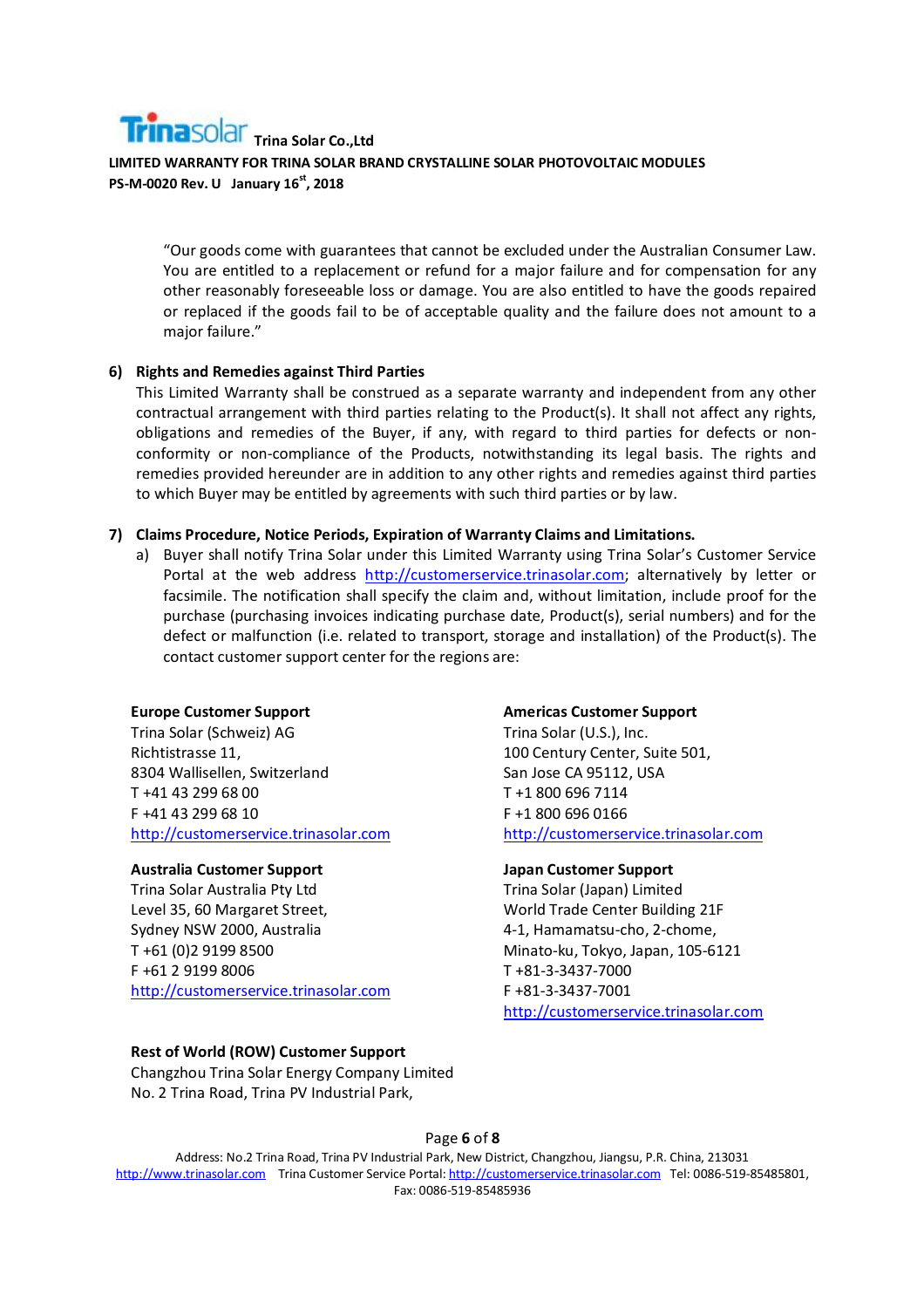New District, Changzhou, Jiangsu, P.R. China, 213031 T +86 519 8548 2008 F +86 519 8517 6021 http://customerservice.trinasolar.com

- b) Any dispute on technical facts relating to claims brought under this Limited Warranty for defects of Products shall be determined by expert determination. Trina Solar and the Buyer will, at the Buyer's or Trina Solar's request, appoint as independent expert and appraiser a reputable researcher from a first-class test-institute such as Fraunhofer ISE in Freiburg/ Germany, TÜV (e.g. TÜV Rheinland, TÜV SUD or Shanghai TÜV) or ASU Arizona State University, and so on ("Technical Expert"). The determination by such Technical Expert shall be final, conclusive, binding and enforceable in any proceeding brought hereunder. The Technical Expert shall (i) act as an expert; (ii) allow the parties a reasonable opportunity to make representations and counter-representations; (iii) take those representations and counter-representations into account; and (iv) if required by either party give written reasons for his or her determination.
- c) Any claim for breach of this Limited Warranty must be brought within two (2) months after discovery of the breach.
- d) The return of any defective Product(s) will not be accepted unless prior written authorization has been given by Trina Solar.

#### **8) Force Majeure**

Trina Solar shall not be responsible or liable in any way to the Buyer for any non-performance or delay in Trina Solar's performance under this Limited Warranty due to occurrences of force majeure such as, war, riots, strikes, unavailability of suitable and sufficient labor, material, or capacity or technical or yield failures and any unforeseen event beyond its control, including, without limitation, any technological or physical event or condition which is not reasonably known or understood at the time of the sale of the defective Product(s) or the notification of the relevant warranty claim under this Limited Warranty.

#### **9) Warranty Assignment**

This Limited Warranty is transferrable when the Products remain installed in their original installation location.

#### **10) Validity**

This Limited Warranty shall apply to Product(s)

delivered to Buyer on or after  $21<sup>st</sup>$  of January 2018 (Incoterms 2010). This Limited Warranty shall be valid until a new revision is issued by Trina Solar.

Page **7** of **8** Address: No.2 Trina Road, Trina PV Industrial Park, New District, Changzhou, Jiangsu, P.R. China, 213031 http://www.trinasolar.com Trina Customer Service Portal: http://customerservice.trinasolar.com Tel: 0086-519-85485801, Fax: 0086-519-85485936